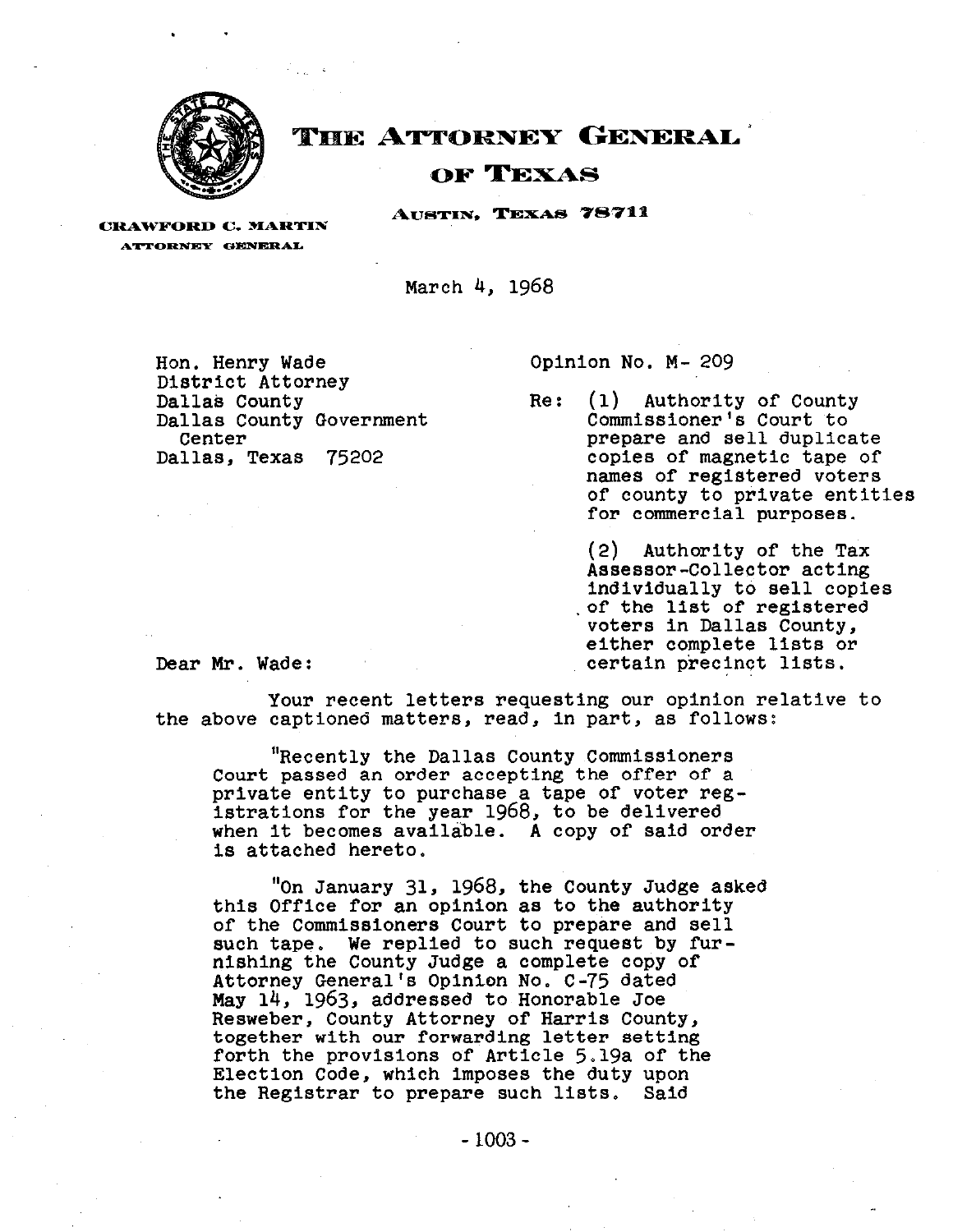#### Hon.~ Henry Wade, page 2 (M-209)

article also names the individuals and officials to whom the Registrar shall furnish copies of such lists and sets out the fees which he may collect therefor. We further advised the Court that although the Harris County problem involved a different type of record and perhaps a different county official, we felt that the same principles of law were involved and that perhaps said Opinion No. C-75 would sufficiently answer the question involved here. Because of the importance of the question and of the differences of opinion among the various members of the Court, we respectfully submit said question for your opinion and advice.

. ,

 $\mathfrak{m}_{\mathbb{Z}}$  and  $\mathfrak{m}_{\mathbb{Z}}$ 

The Constitution of Texas declares that the Commissioners Court shall exercise such powers and jurisdiction over all county business as is conferred by the Constitution and the laws of the State. Tex.Const., Art. V. Sec. 18.

The jurisdiction of the Commissioners Court over the county's business is not general and all Inclusive, but is limited to matters or powers specifically covered by the Constitution and statutes. Anderson v. Wood, 137 Tex. 201, 152 S.W.2d 1084 (1941); 15 Tex.Jur.2d 261, Counties, % 35.

In 15 Tex.Jur.2d 265, Counties, % 37, it is stated:

"The constitution declares that the commissioners courts shall exercise such powers and jurisdiction over all county business as Is conferred by the constitution and the laws of this state. Under this provision, the powers of the commissioners court are limited strictly to the county business. The legislature has no authority to enlarge their powers or jurisdiction to other activities, and any attempt to do so is void. . . .

The Legislature has, by statute, specifically enumerated the powers and duties of the Commissioners Court. Article 2351, Vernon's Civil Statutes; 15 Tex.Jur.2d 262, Counties, % 35.

Since we are unable to find any constitutional or statutory provisions which would authorize the Commissioners Court to prepare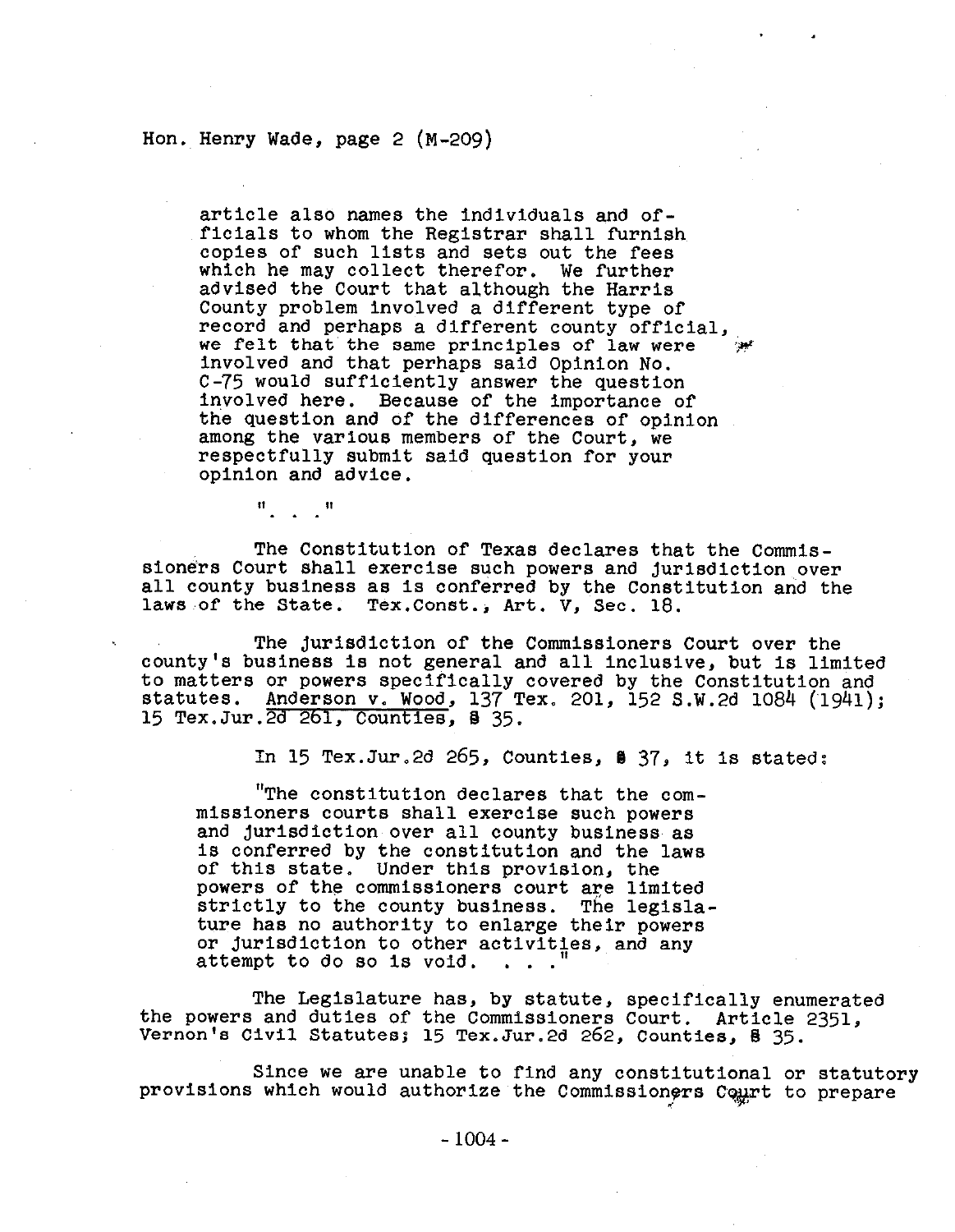Hon. Henry Wade, page **3** (M-209)

and sell duplicate copies of magnetic tape containing names of registered voters of the county to private entities to be used for commercial purposes, you are advised that the Commissioner's Court does not have such authority.

The Constitution of Texas, In Section 14 of Article VIII, authorizes the election of a Tax Assessor-Collector for each county and provides that such Tax Assessor-Collector shall perform all duties prescribed by the Legislature. Article 5.09a of the Election Code of Texas provides that the County Tax Assessor-Collector shall be the registrar of voters for the county and that he shall be responsible for the registration of voters, the keeping of records, preparation of lists of registered voters, and such other duties incident to voter registration as are placed upon him by law.

Article 5.19a of the Election Code of Texas provides that the Tax Assessor-Collector shall prepare a certified list of registered voters and shall deliver copies of such list to certain designated persons in accordance with the provisions of said statute.

We do not find any statute authorizing a County Tax Assessor-Collector to furnish unofficial copies of the list of registered voters or prohibiting him from furnishing such a list. However, in Attorney General<sup>1</sup>s Opinion V-14 (1947), this office held that,in the absence of a statutory prohibition, a Tax Assessor-Collector, or his deputy, acting in his individual capacity, may retain the fee charged for the preparation of a poll tax list, compiled in off-duty hours, ff the same does not interfere with the discharge of those duties imposed upon him by law. The case of Moore v. Sheppard, **144** Tex. **537,** 192 S.W.2d 559 (1946), is cited as authority for that opinion. This case involved money held by the Clerks of several Courts of Civil Appeals for furnishing uncertified and unofficial copies of the opinions of their respective courts. The Supreme Court held that a clerk, at his discretion, could furnish others uncertified and unauthenticated carbon copies of court records. In this case the Supreme'Court said:

"The clerks of the courts of civil appeals are not entitled to receive extra compensation for services performed within the scope of their<br>official duties prescribed by law. The general official duties prescribed by law. principle prohibiting public officials from charging fees for the performance of their official duties does not prohibit them from charging **for** their services for acts that they are under no obligation, under the law, to perform. . . . (192 S.W.2d 560)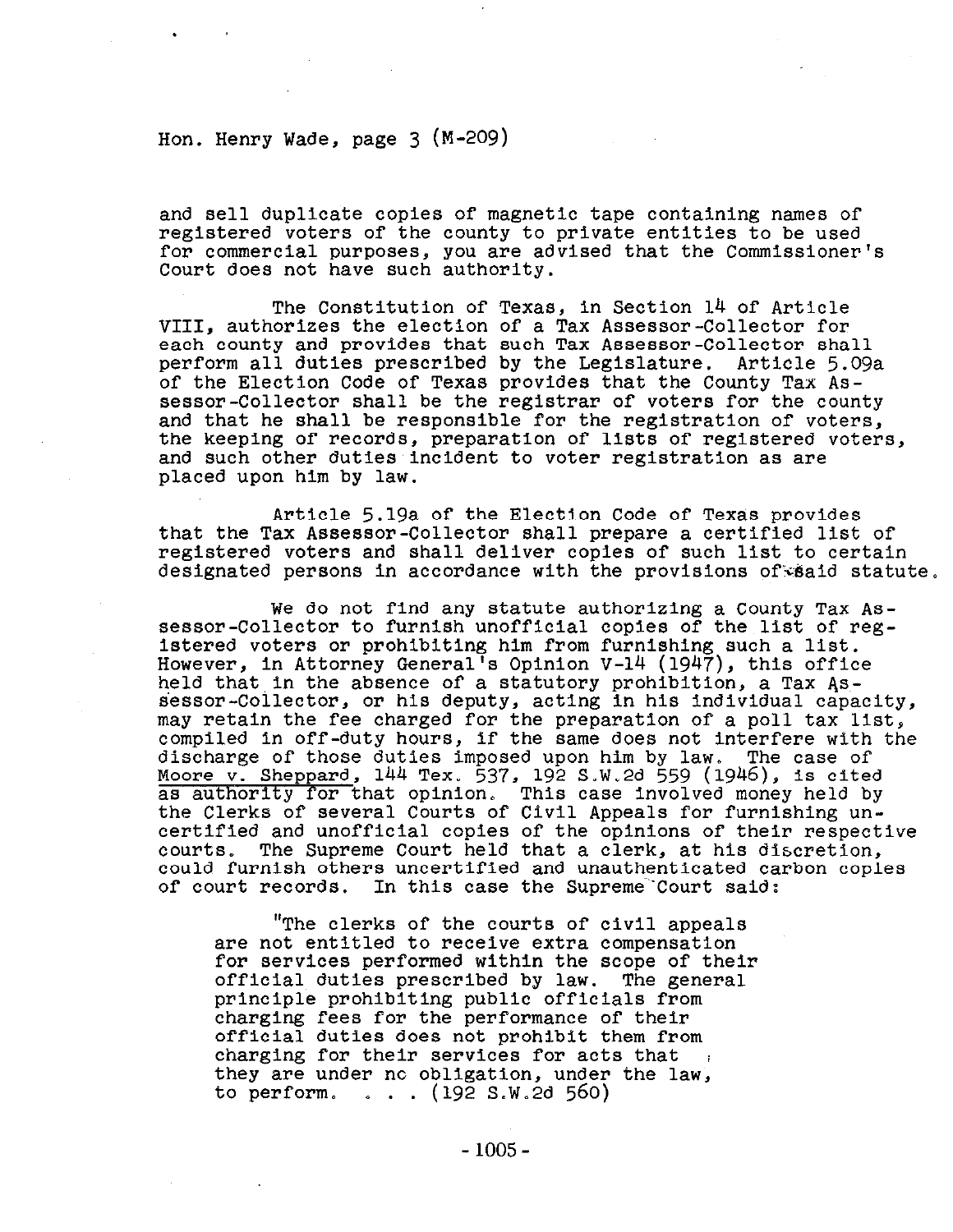## Hon. Henry Wade, page 4 (M-209)

11 . . .

'There being no statutory duty requiring petitioners to furnish uncertified, unofficial copies of opinions of the courts of civil appeals, no statute fixing any fee for such services, and no valid statute requiring that money received therefore be deposited In the State Treasury, there is no debt owing by petitioners<br>to the state. . . . "  $(192 S.W.2d 562)$ to the state.  $\ldots$ ."

Therefore, you are advised that the Tax Assessor-Collector or his deputies, acting as Individuals, may sell unofficial copies of the names of registered voters to Individuals or firms.

#### SUMMARY

The Commissioners Court does not have authority to prepare and sell duplicate copies of magnetic tape, containing the names of registered voters of the county to private entities to be used for commercial purposes.

The County Tax Assessor-Collector, or his deputy, acting In his individual capacity, may sell copies of the list of registered voters, either complete lists or certain precinct lists, compiled in off-duty hours, If the same does not interfere with the discharge of those duties imposed upon him by law.

truly yours,

Jamped & Mutter RAWFORD C. MARTIN

Attorney General of Texas

Prepared by Jack Sparks Assistant Attorney General

APPROVED: OPINION COMMITTEE

Ĵ.

Hawthorne .Phllllps, Chairman Kerns Taylor, Co-Chairman W. V. Geppert Bill Allen John Reeves Ralph Rash